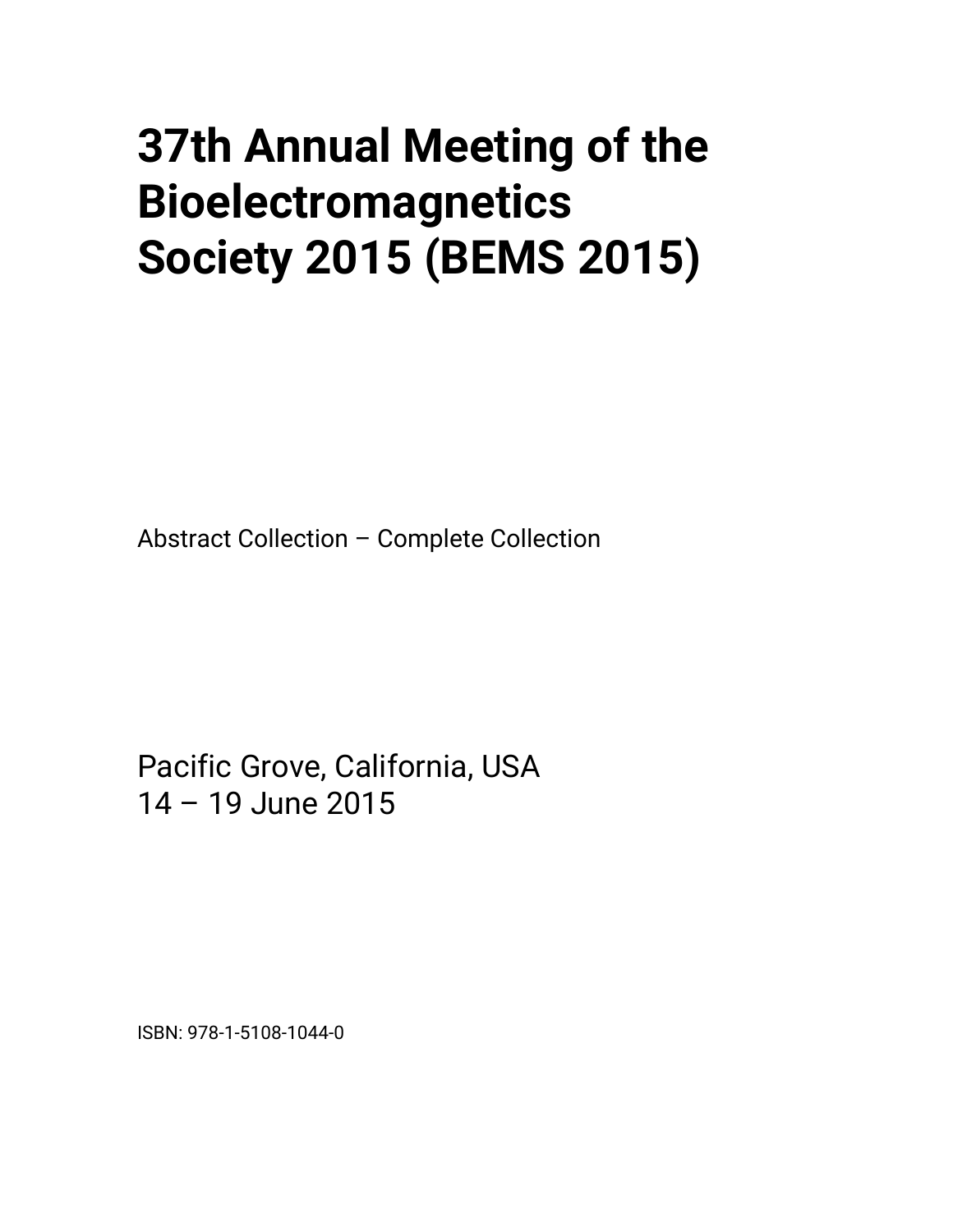**Printed from e-media with permission by:** 

Curran Associates, Inc. 57 Morehouse Lane Red Hook, NY 12571



**Some format issues inherent in the e-media version may also appear in this print version.** 

Copyright© (2015) by the Bioelectromagnetics Society All rights reserved.

Printed by Curran Associates, Inc. (2015)

For permission requests, please contact the Bioelectromagnetics Society at the address below.

Bioelectromagnetics Society 2414 Cobblestone Way Frederick, MD 21702-2626

Phone: (301) 663-4252 Fax: (301) 694-4948

www.bioelectromagnetics.org

## **Additional copies of this publication are available from:**

Curran Associates, Inc. 57 Morehouse Lane Red Hook, NY 12571 USA Phone: 845-758-0400 Fax: 845-758-2634 Email: curran@proceedings.com Web: www.proceedings.com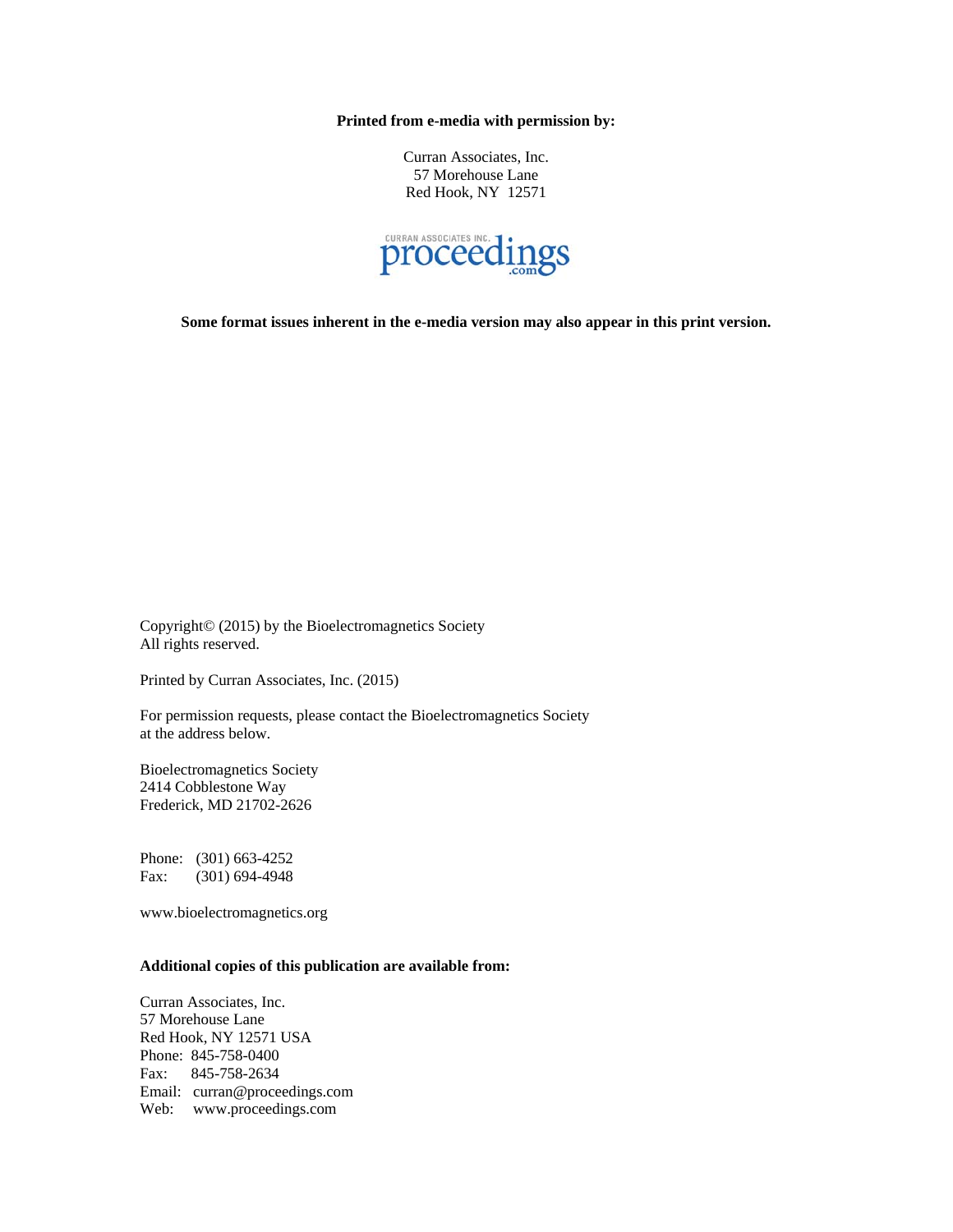## Table of Contents

| Session: PI - Plenary 1: 2B or not 2B: Should IARC's classification of RF-EMF invoke the                                                                                                                                                                                                                                                                                                                                                                                                                 |  |
|----------------------------------------------------------------------------------------------------------------------------------------------------------------------------------------------------------------------------------------------------------------------------------------------------------------------------------------------------------------------------------------------------------------------------------------------------------------------------------------------------------|--|
| Session: DA - The d'Arsonval Lecture. James Weaver: A curious pursuit of research<br>Session: CL - Chiabrera Lecture. Maxim Zhadobov: Bioelectromagnetics Applied to Emerging Body-                                                                                                                                                                                                                                                                                                                      |  |
|                                                                                                                                                                                                                                                                                                                                                                                                                                                                                                          |  |
| Session: P3 - Plenary 3: Electric fields and nonresectable tumors — clinical practice and physical<br>$\mathsf{models} \, \mathsf{}\, \mathsf{}\, \mathsf{}\, \mathsf{}\, \mathsf{}\, \mathsf{}\, \mathsf{}\, \mathsf{}\, \mathsf{}\, \mathsf{}\, \mathsf{}\, \mathsf{}\, \mathsf{}\, \mathsf{}\, \mathsf{}\, \mathsf{}\, \mathsf{}\, \mathsf{}\, \mathsf{}\, \mathsf{}\, \mathsf{}\, \mathsf{}\, \mathsf{}\, \mathsf{}\, \mathsf{}\, \mathsf{}\, \mathsf{}\, \mathsf{}\, \mathsf{}\, \mathsf{}\, \math$ |  |
| Session: P4 - Plenary 4: Electrohypersensitivity (Idiopathic environmental intolerance to EMF)9                                                                                                                                                                                                                                                                                                                                                                                                          |  |
|                                                                                                                                                                                                                                                                                                                                                                                                                                                                                                          |  |
|                                                                                                                                                                                                                                                                                                                                                                                                                                                                                                          |  |
|                                                                                                                                                                                                                                                                                                                                                                                                                                                                                                          |  |
|                                                                                                                                                                                                                                                                                                                                                                                                                                                                                                          |  |
|                                                                                                                                                                                                                                                                                                                                                                                                                                                                                                          |  |
|                                                                                                                                                                                                                                                                                                                                                                                                                                                                                                          |  |
|                                                                                                                                                                                                                                                                                                                                                                                                                                                                                                          |  |
|                                                                                                                                                                                                                                                                                                                                                                                                                                                                                                          |  |
|                                                                                                                                                                                                                                                                                                                                                                                                                                                                                                          |  |
| Session: 06 - Toward Cancer Treatment 1 (Exposure Conditions and Mechanisms)70                                                                                                                                                                                                                                                                                                                                                                                                                           |  |
|                                                                                                                                                                                                                                                                                                                                                                                                                                                                                                          |  |
| Session: 08 - Toward Cancer Treatment 2 (Exposure Conditions, Methods, Applications) 95                                                                                                                                                                                                                                                                                                                                                                                                                  |  |
|                                                                                                                                                                                                                                                                                                                                                                                                                                                                                                          |  |
|                                                                                                                                                                                                                                                                                                                                                                                                                                                                                                          |  |
|                                                                                                                                                                                                                                                                                                                                                                                                                                                                                                          |  |
|                                                                                                                                                                                                                                                                                                                                                                                                                                                                                                          |  |
|                                                                                                                                                                                                                                                                                                                                                                                                                                                                                                          |  |
|                                                                                                                                                                                                                                                                                                                                                                                                                                                                                                          |  |
|                                                                                                                                                                                                                                                                                                                                                                                                                                                                                                          |  |
|                                                                                                                                                                                                                                                                                                                                                                                                                                                                                                          |  |